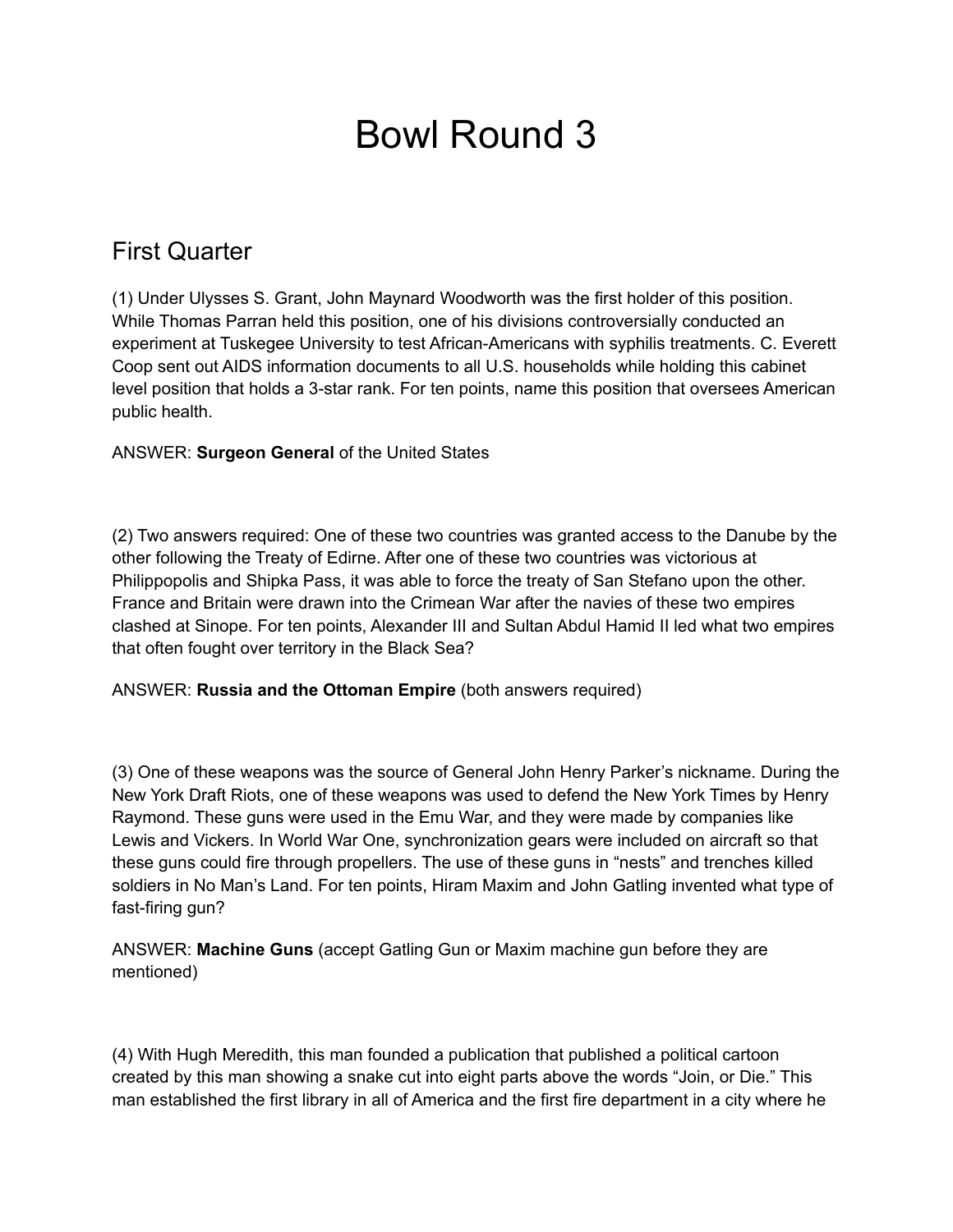also established an Ivy League institution in 1765. The editor of the Pennsylvania Gazette, for ten points, name this Founding Father sometimes called "The First American.

#### ANSWER: **Benjamin Franklin**

(5) Some of this country's most famous writers include Chinua Achebe [shin-wa UH-sheh-bay] and Wole Soyinka, and a civil war broke out in this country when the region of Biafra attempted to secede. President Goodluck Jonathan of this country was heavily criticised for his failure to prevent the 2014 kidnapping of the Chibok girls, and it has suffered many terrorist attacks from Boko Haram. For ten points, name this African country with its capital at Lagos.

#### ANSWER: **Nigeria**

(6) A camel-topped, pyramidal monument in this state honors "Hi Jolly," a camel driver who helped explore this state. This state is home to the pyramidal tomb of Charles Poston, this state's "father," near Florence; the pyramidal tomb of George W.P. Hunt, this state's first governor, in Maricopa County; and an inverted-pyramid municipal building in Tempe. For ten points, name this southwestern American state governed from Phoenix.

#### ANSWER: **Arizona**

(7) At this battle, General McClellan was so impatient to get his forces moved that he issued the command, "Tell him if it costs 10,000 men he must go now." "Bloody Lane" earned its nickname after being the site of 5500 casualties at this September 17th, 1862 battle. As a result of this battle, the Army of the Potomac was able to stop Lee's invasion of Maryland. For ten points, name this bloodiest single-day battle of the U.S. Civil War.

#### ANSWER: Battle of **Antietam**

(8) Description acceptable. After this event, its subject gave an object to a maid at a brothel, who promptly fainted. Martin Bailey has suggested this non-fatal action may have occurred after its subject found out his brother Theo was getting married. This event occurred in 1888 after its subject got into an argument with Paul Gauguin at their house in Arles. For ten points, name this event, in which a Dutch painter lost a body part.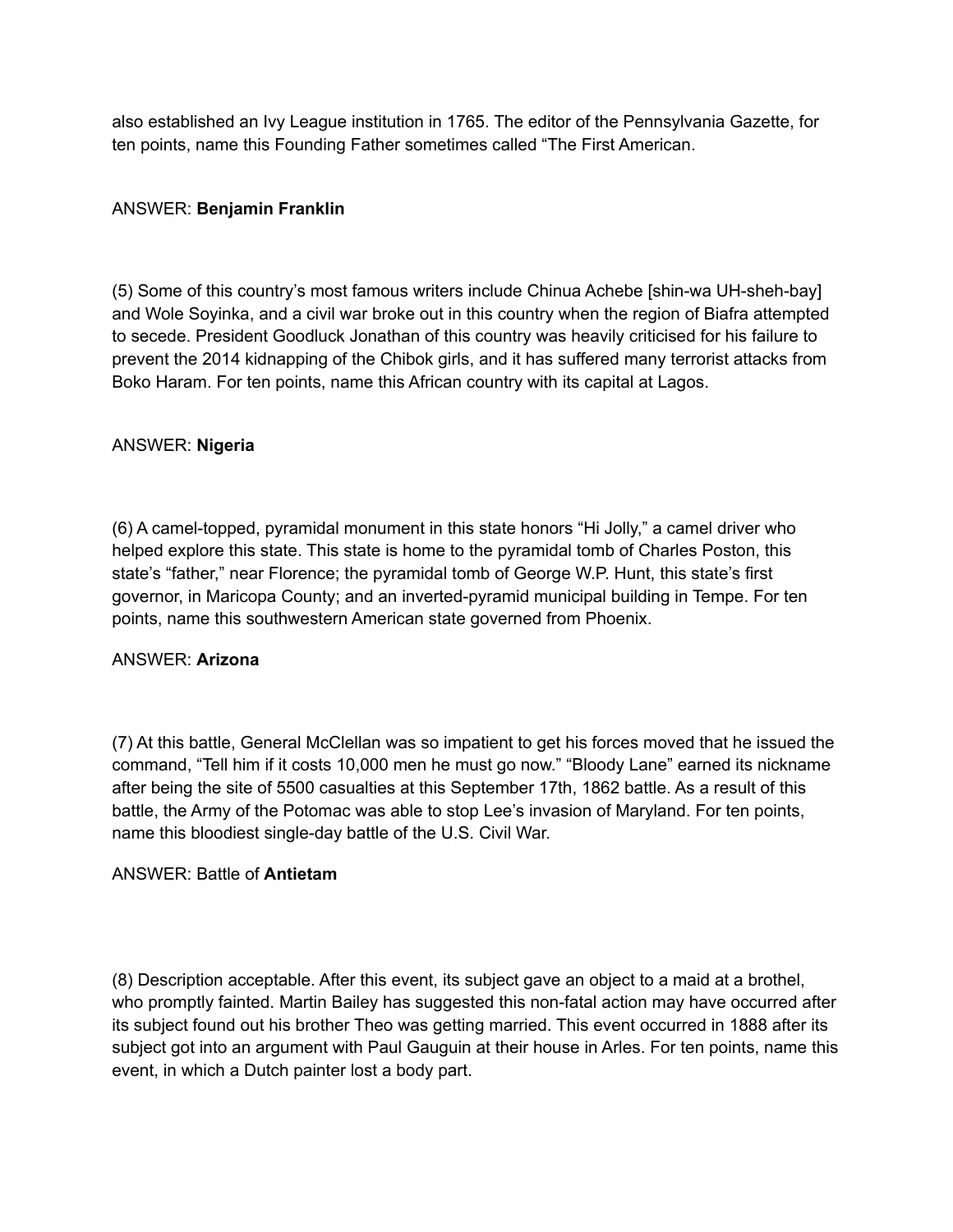ANSWER: **Vincent Van Gogh cutting off his own ear** (accept anything with the words Van Gogh and ear, and something indicating it is being removed)

## Second Quarter

(1) An organization at this site was inspired by Henry Wisner to create a "Great Chain" designed by the Sterling Iron Works to impede enemy ships. That organization at this location later began a tradition of training "the Long Grey Line." Polish engineer Tadeusz Kosciuszko designed this site, the oldest continually held military garrison in the country. Benedict Arnold attempted to surrender this site to the British. For ten points, name this New York site where the United States Military Academy is located.

ANSWER: **West Point**

BONUS: Once considered one of the finest college football programs, Army has produced three winners of the trophy given to the most outstanding NCAA football player but none since 1938. What is this trophy called?

ANSWER: **Heisman** Memorial Trophy

(2) John the Blind of Bohemia fought in this war whose first naval engagement took place at Sluys [slois], and Edward the Black Prince's reputation grew after his success at Najera in this conflict. The Treaty of Bretigny briefly halted this conflict that was depicted in Auguste Rodin's The Burghers of Calais. The battle of Crecy during this conflict demonstrated the power of the longbow, as did the battle of Agincourt. For ten points, the siege of Orleans was lifted by Joan of Arc in what lengthy conflict between England and France?

#### ANSWER: **Hundred Years' War**

BONUS: One of the precursors to the Hundred Years' War was an English claim to the French throne after the death of Charles IV and the end of this dynasty that had ruled France for more than 300 years after being started by Hugh in 987.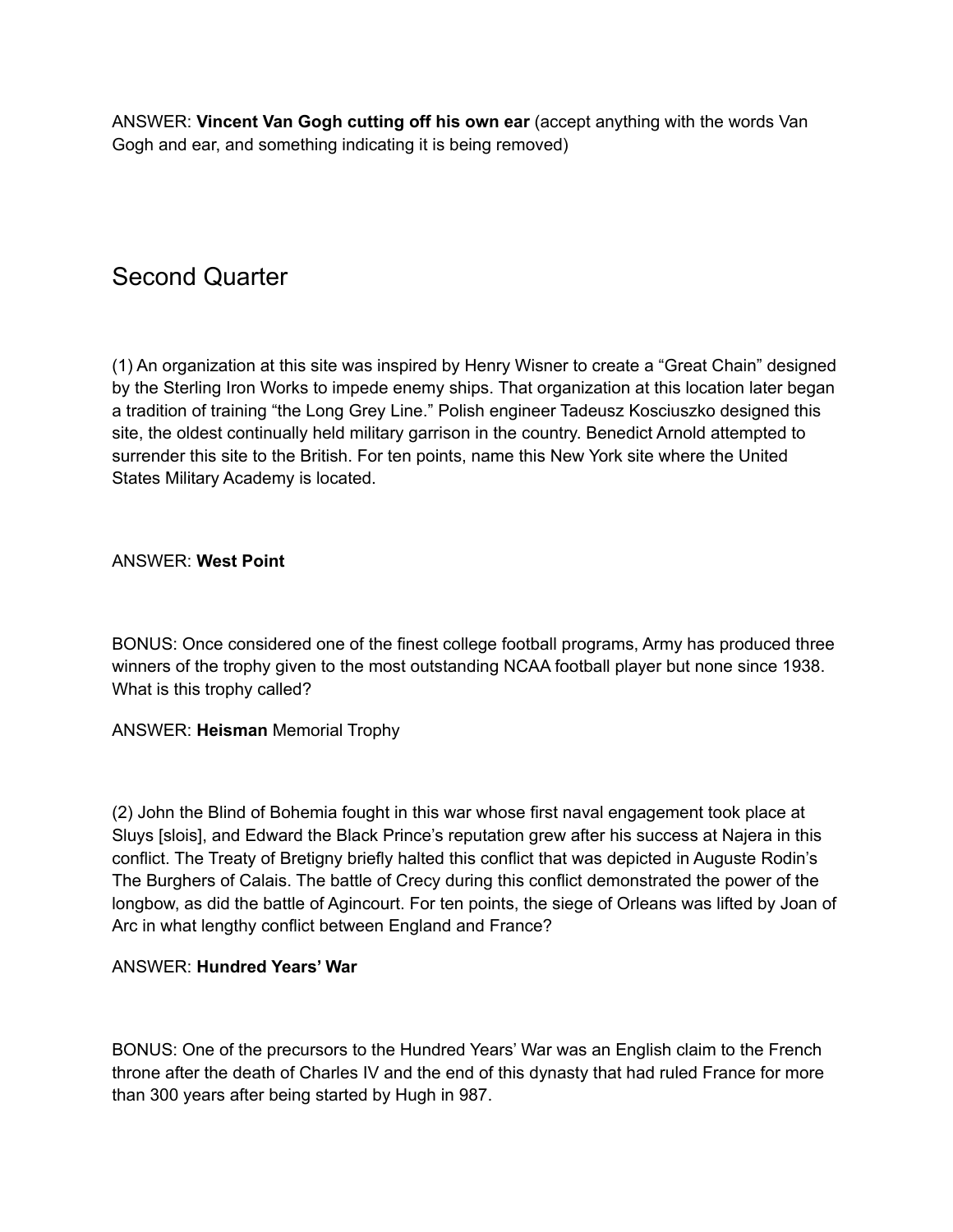#### ANSWER: **Capetian**

(3) A 22-bar recurring theme in this work was inspired by a song from Franz Lehar's The Merry Widow. The Bolshoi Theatre Orchestra ended up premiering this piece in place of the intended city's orchestra, because the musicians in the latter were either starving or fighting. Known for its "invasion" theme, this piece was supposedly dedicated to a place "that Stalin destroyed and Hitler merely finished off." For ten points, name this Dmitri Shostakovich symphony nicknamed for a Russian city that faced a siege during World War II.

ANSWER: **Leningrad Symphony** (accept Symphony Number 7, in C major, Opus 60)

BONUS: Shostakovich's Symphony No. 12, subtitled The Year of 1917, was written in honor of this man who became the head of Soviet Russia in that year.

ANSWER: Vladimir Ilyich **Lenin** (accept Vladimir Ilyich Ulyanov)

(4) One leader of this country issued Decree 88A, and that man overthrew the regime of William Tolbert, the final leader of the True Whig Party. Another leader of this country, Joshua Blahyri, believed himself to be invincible to bullets, and was thus known as General Buck Naked. In 2006, this nation elected Africa's first female head of state, Ellen Johnson Sirleaf, and another president was sentenced to 50 years in prison for war crimes involving blood diamonds. For ten points, name this country formerly led by Charles Taylor with capital Monrovia.

#### ANSWER: Republic of **Liberia**

BONUS: In 2012, Ellen Johnson Sirleaf won a Prize for Peace, Disarmament, and Development, a prize named for this first and only female Prime Minister of India

#### ANSWER: **Indira Gandhi**

(5) This man was given a clock and the elephant Abul-Abbas after making contact with the Abbasid caliphate. The Treaty of Verdun divided the lands of this man between his sons, including his successor Louis the Pious. Basque troops ambushed this son of Pepin the Short in the Roncevaux Pass, an event related in The Song of Roland. For ten points, name this Frankish king who was crowned by Pope Leo III as the first Holy Roman Emperor.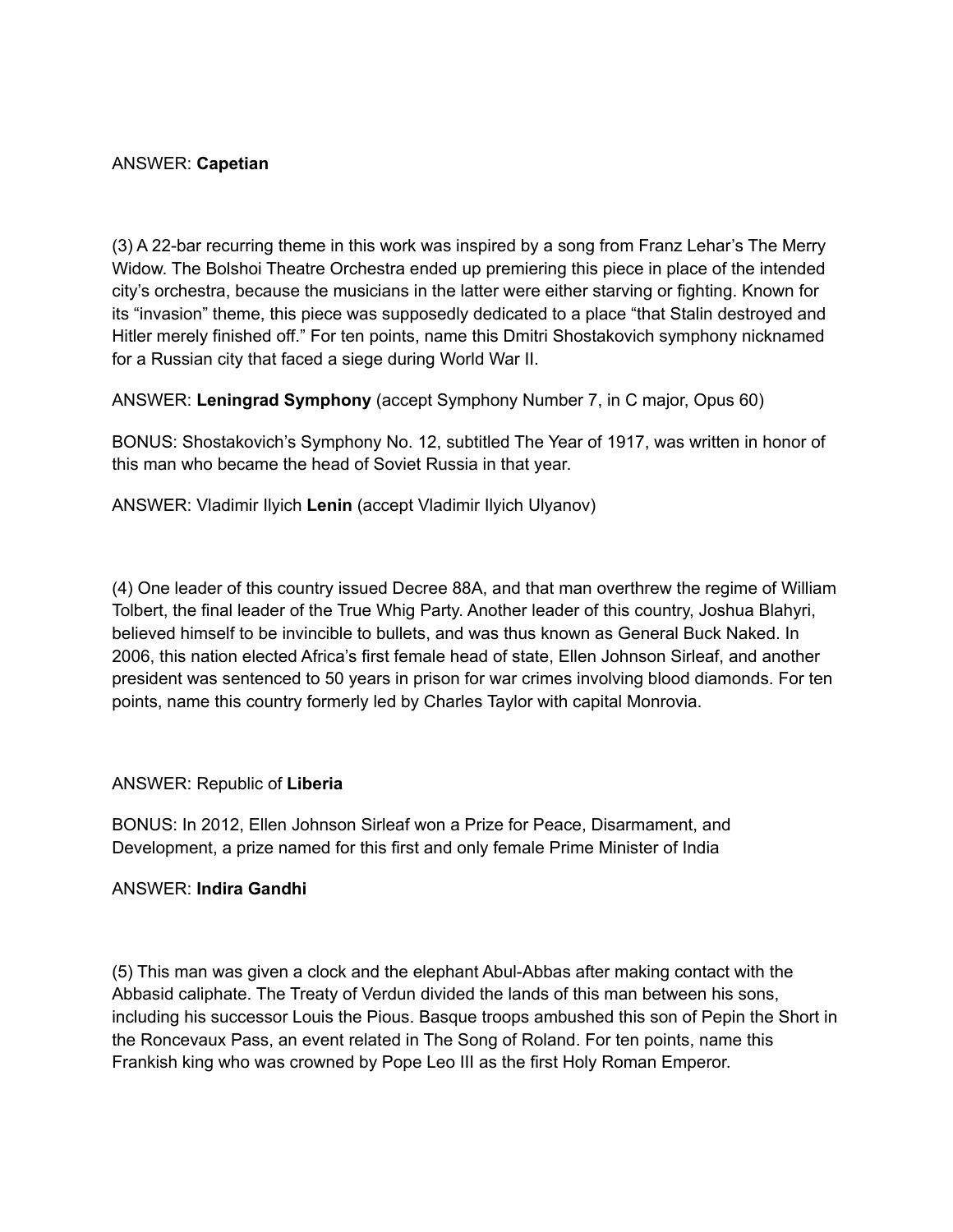ANSWER: **Charlemagne** (accept Charles the Great or Charles I)

BONUS: Charlemagne was crowned on this day of the year. Other events in history on this day include Andrew Johnson's pardoning of Confederate veterans, Washington crossing the Delaware, and, traditionally at least, the birth of a particularly influential religious leader.

#### ANSWER: **December 25** (accept Christmas)

(6) One song written during this decade includes the refrain "It ain't me, it ain't me, I ain't no millionaire's son." Another song from this decade is narrated by man who claims he's "got eyes like a bat, and [his] feet are flat" before noting he's "only eighteen, [and] got a ruptured spleen" to his "Sarge." Another song from this decade includes the refrain "How many roads must a man walk down / Before you can call him a man?" "Draft Dodger Rag" was written near the end of, for ten points, what decade in which Bob Dylan performed at the March on Washington?

#### ANSWER: **1960**s

BONUS: In 2016, Bob Dylan became the only member of the Rock and Roll Hall of Fame to win this prestigious international award "for having created new poetic expressions within the great American song tradition."

#### ANSWER: **Nobel Prize in Literature**

(7) Individuals who manufactured these objects went on strike in London in the 1880s due to increasing cases of "phossy jaw" caused by the white phosphorus used on these objects. Samuel Jones popularized Lucifers, a type of these objects that relies on friction, and Gustaf Pasch developed the "safety" version of these objects to prevent unintentional combustion. Hans Christian Andersen wrote a fairy tale about a young girl selling, for ten points, these objects that produce a flame when a piece of wood or paper including a flammable substance is struck against a rough surface.

#### ANSWER: **Matchsticks**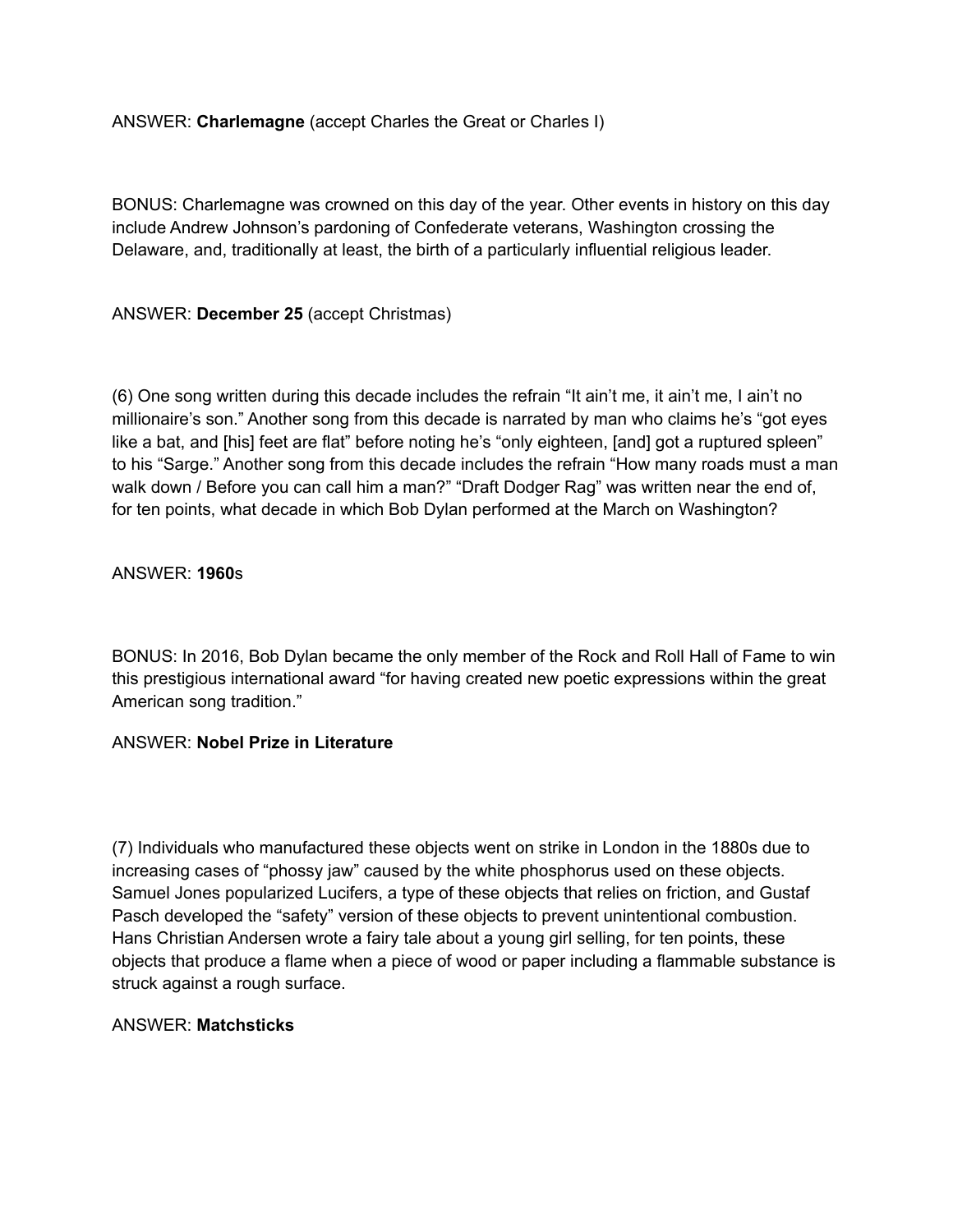BONUS: The earliest references to matches from 14th century China describe pinewood sticks coated with this odiferous element, atomic number 16, referred to in the Bible as "brimstone." ANSWER: **Sulfur**

(8) The case Aronow v. United States was brought about due to Aronow's belief that one of this phrase's uses was "repugnant to the Establishment Clause." A request from Mark Watkinson convinced Salmon P. Chase to first use this phrase in its most identifiable capacity, an idea perhaps first put forth in the fourth stanza of "The Star-Spangled Banner." An Eisenhower-era resolution resulted in this phrase officially replacing E pluribus unum as the motto of the United States. For ten points, name this religiously themed four-word phrase appearing on all U.S. currency?

#### ANSWER: **In God We Trust**

BONUS: In June 2020, Mississippi Governor Tate Reeves signed a law requiring "In God we Trust" to be placed on the state flag, replacing a flag containing this controversial symbol.

ANSWER: **Confederate battle emblem** (accept any answer indicating the symbol of the Confederacy)

Third Quarter

The categories are . . .

- 1. Battle of the Alamo 2. Vikings
- 3. Crimean War

Battle of the Alamo

Name the

(1) City where the Alamo is now located, the second most-populous in Texas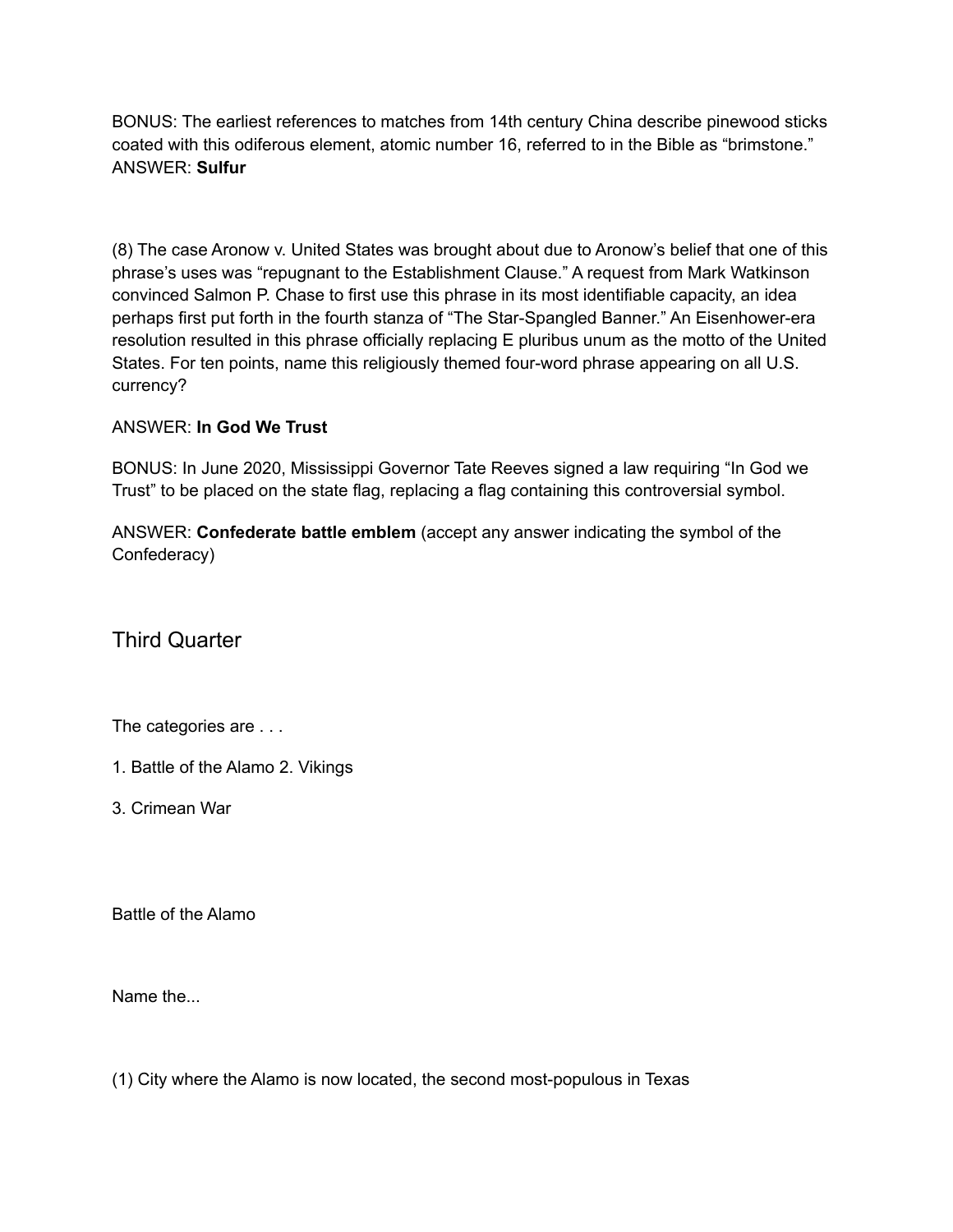ANSWER: San Antonio

(2) Mexican President and General who commanded the siege and called himself the Napoleon of the West

ANSWER: Antonio Lopez de Santa Anna

(3) Tennessee congressman and frontiersman who died at the Alamo, known for his coonskin cap

ANSWER: Davy Crockett

(4) Frontiersman who initially led volunteers at the Alamo, the inventor of a namesake knife

ANSWER: James Bowie

(5) Commander of the Alamo garrison who sent a Victory or Death letter addressed to Texans and Americans

ANSWER: William B. Travis

(6) Mexican massacre of Texan prisoners of war surrendered by James Fannin after trying to reinforce the Alamo

ANSWER: Goliad massacre

(7) Battle in what is now Houston at which the Texans ended the revolution six weeks after the Alamo fell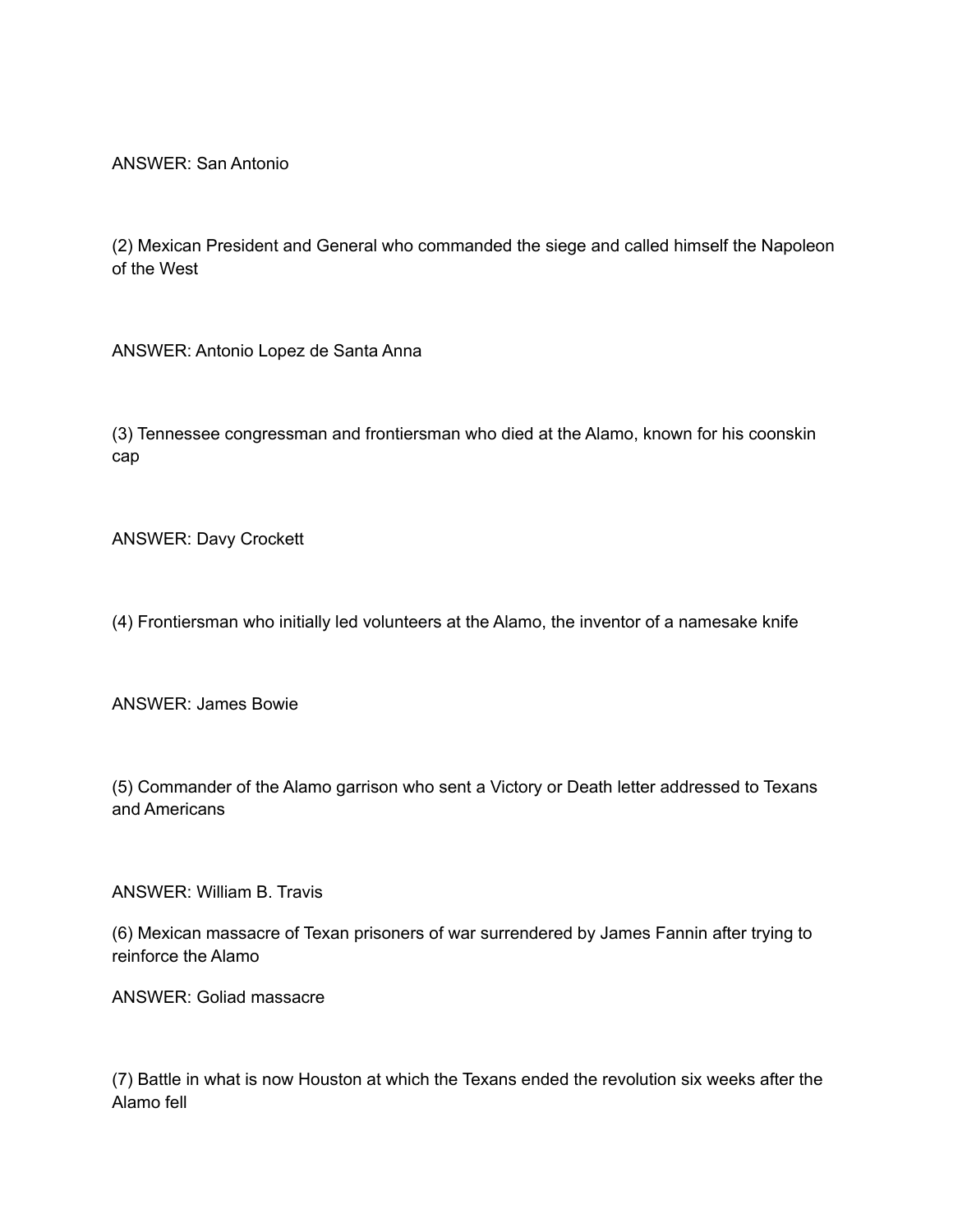ANSWER: Battle of San Jacinto

(8) Woman spared by the commander of the victorious side to warn the Texans of the battle's result ANSWER: Susannah Dickinson

Vikings

Name the...

(1) Region from which the Vikings hailed, including Denmark, Norway, and Sweden

ANSWER: Scandinavia

(2) Distinctive, single-sailed Viking ship

ANSWER: Longships

(3) Viking who discovered North America and established the Vinland settlement

ANSWER: Leif Erickson

(4) Viking who founded the first Norse settlement in Greenland

ANSWER: Erik the Red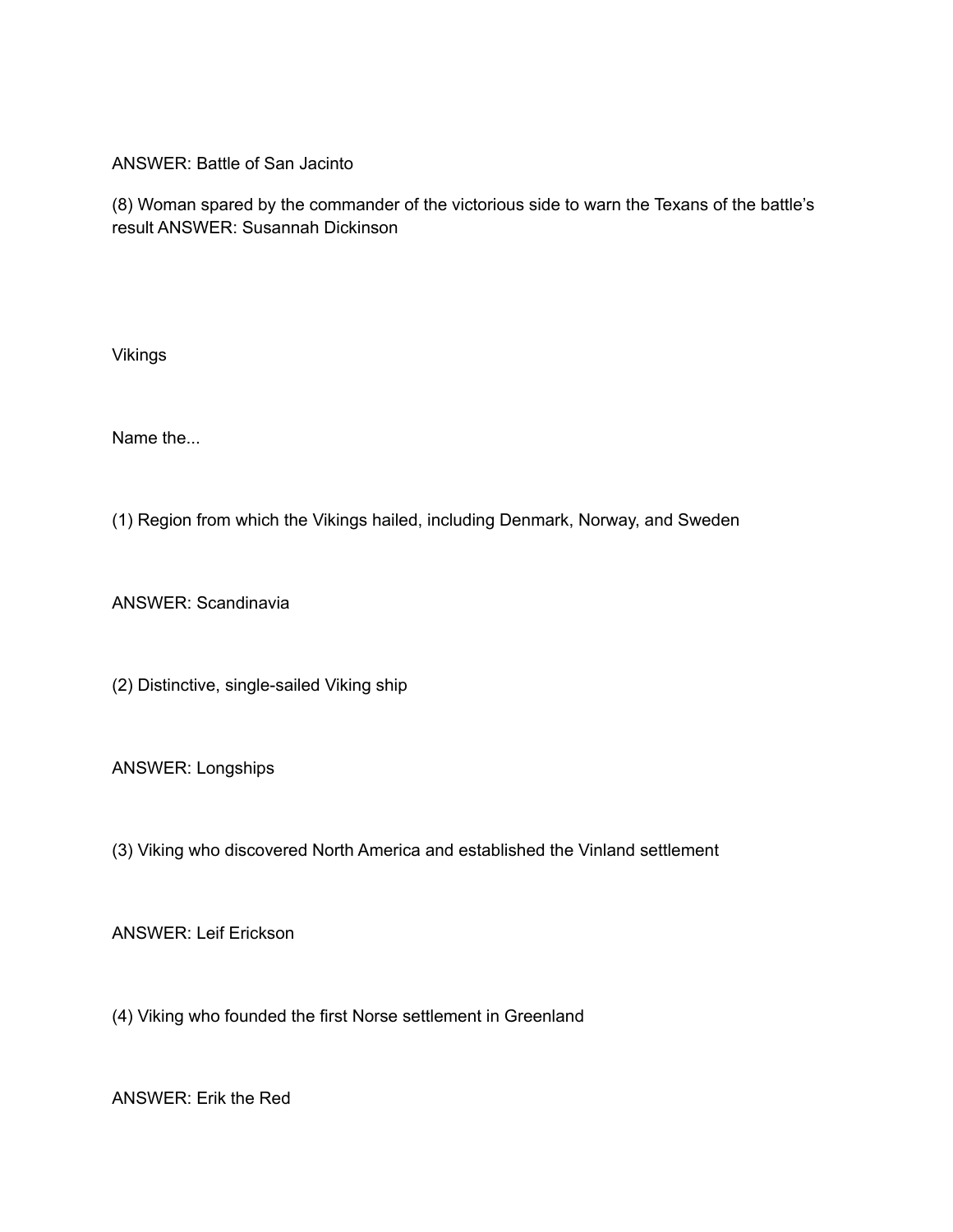(5) Inscribed raised stones placed by Vikings, notably found at Jelling

ANSWER: Runestones

(6) Region of England governed by Norse laws, established in a treaty between Guthrum and Alfred the Great

ANSWER: Danelaw

Crimean War

Name the

(1) Empire known as the Sick Man of Europe whose treatment of Christians was the immediate spark for the war

ANSWER: Ottoman Empire

(2) Nurse who became known as the Lady with the Lamp for her actions in the war ANSWER: Florence Nightingale

(3) Tennyson poem about a failed attack at the Battle of Balaclava

ANSWER: The Charge of the Light Brigade

(4) Port city and base of the Russian Black Sea Fleet whose fall led to the end of the war ANSWER: Sevastopol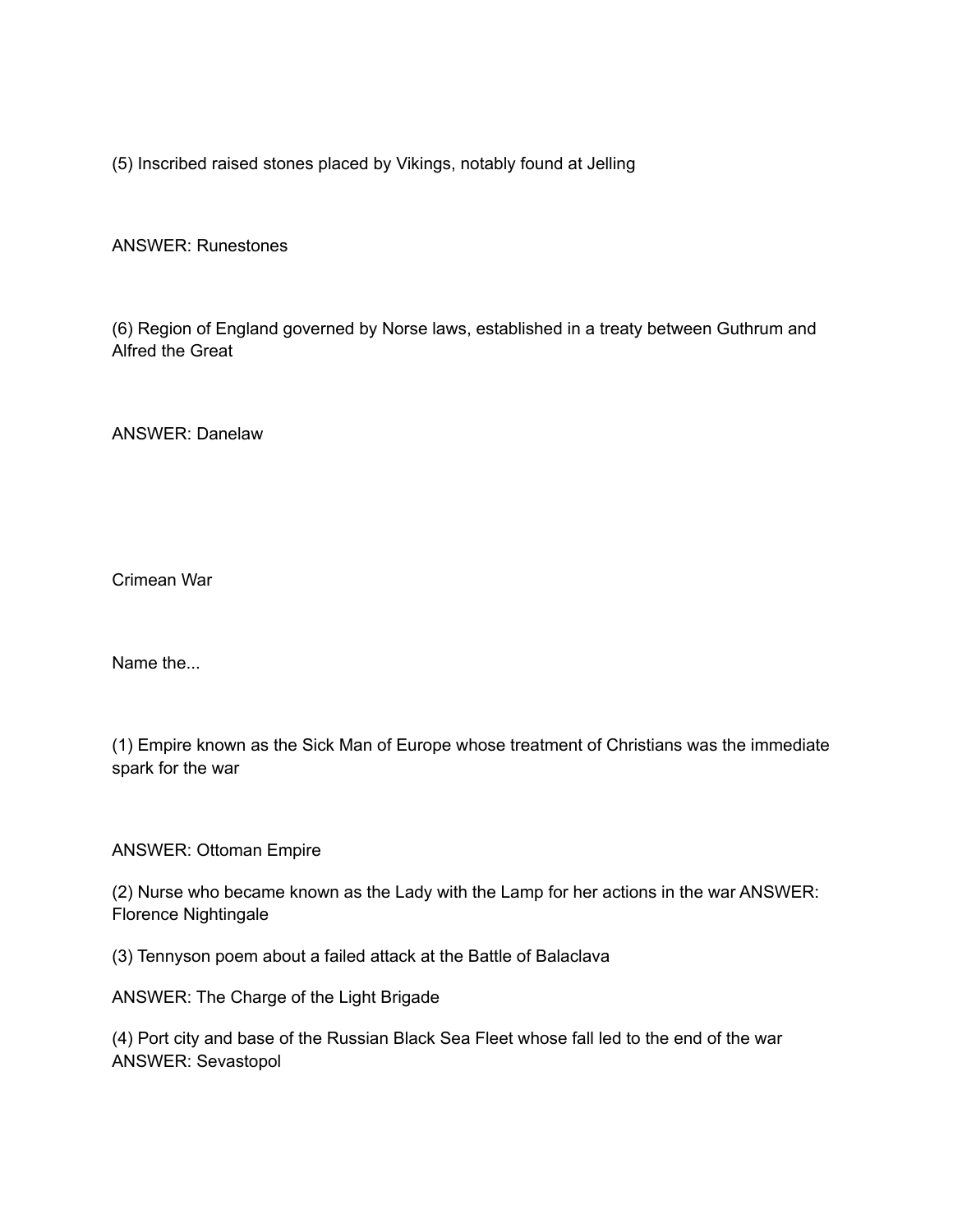(5) Author of War and Peace who served as a Russian artillery officer during the war ANSWER: Leo Tolstoy

(6) Popular, descriptive name for the 93rd Highlanders that stopped the Russians at Balaclava ANSWER: Thin Red Line

## Fourth Quarter

(1) **This man's wife, Rachel Donelson, was the subject of accusations of bigamy during one brutal political campaign. As part of his "war" with Nicholas Biddle, this politician selected "pet (+) banks" to receive additional federal funding. His support for the Indian Removal Act led to the resettlement of the Cherokee Nation, and his loss in the "corrupt bargain" of (\*)** 1824 ushered in his successful run in 1828. For ten points, name this man, a Tennessee congressman, hero of the War of 1812, and Democratic president.

ANSWER: Andrew **Jackson**

(2) **This man took power when his mentor Ephialtes was murdered in 461 BC. This man died from the plague along with both of his legitimate sons, prompting (+) Athens to change his own law and allow his half-Athenian son to be a citizen. This man led Athens in the First Peloponnesian War and became known as its (\*)** "First Citizen." For ten points, name this orator, general, and statesman who sought to promote democracy during the "Golden Age of Athens."

ANSWER: **Pericles**

(3) **This man opted to use a high altitude view of the well-lit streets of Lexington, Massachusetts in his interpretation of the The Midnight Ride of Paul Revere. This man depicted three elderly ladies in front of a portrait of Leutze's (+) Washington Crossing the Delaware in his Daughters of Revolution. This Iowa man's best known work features a white house in the Carpenter Gothic style with a (\*)** farmer and his wife in the foreground. For ten points, name this painter of American Gothic.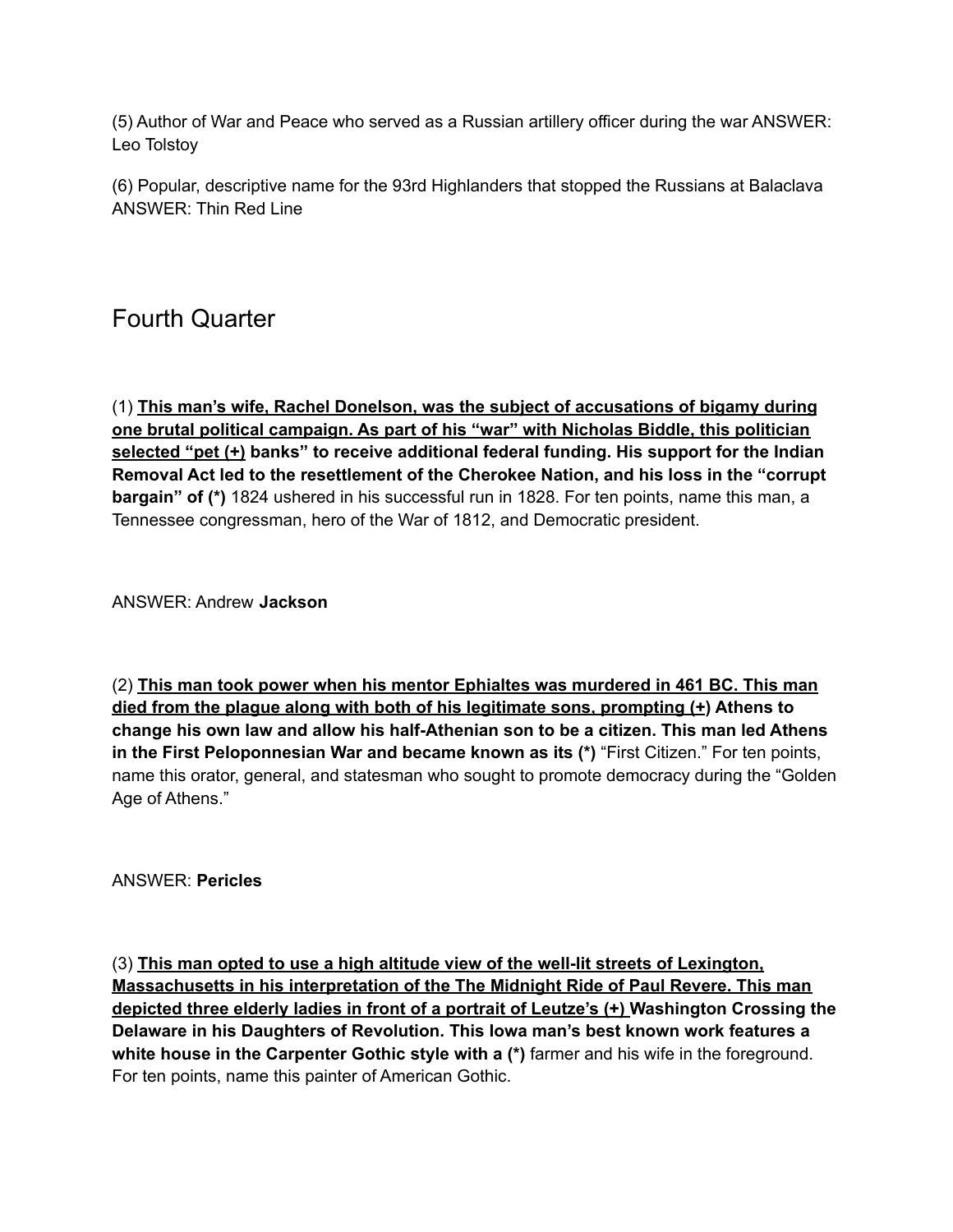ANSWER: Grant **Wood**

(4) T**his man's quest for immortality led to the search for a 1000 year old magician at Penglai and also to this man's death after ingesting mercury pills. This man was tricked by a neighboring state into building a canal instead of fighting a war and was the target of a conspiracy by (+) Lao Ai. This man reversed his decision to expel his foreign advisors at the urging of his future prime minister, Li Si. He ended the Warring States period by defeating the Qi and burned Confucian books as part of his Legalist philosophy. The man who began the (\*)** Great Wall and built the Terracotta Warriors was, for ten points, what first emperor of a unified China?

ANSWER: *Qin Shi Huangdi*

(5) **In September 2015, a crane accident killed over a hundred people preparing for this ritual. An economic collapse occurred due to the liberal dispensation of gold during Mansa Musa's performance of this ritual. One portion of this ritual involves (+) throwing stones at a wall representing the devil. One structure involved in this ritual contains a black stone that participants are encouraged to kiss. Participants in this ritual (\*)** walk counterclockwise around the Ka'aba. For ten points, name this Pillar of Islam that consists of a pilgrimage to Mecca.

ANSWER: **Hajj** (accept Umrah until "throwing stones" is mentioned, prompt on answers like "pilgrimage to Mecca" until mentioned.)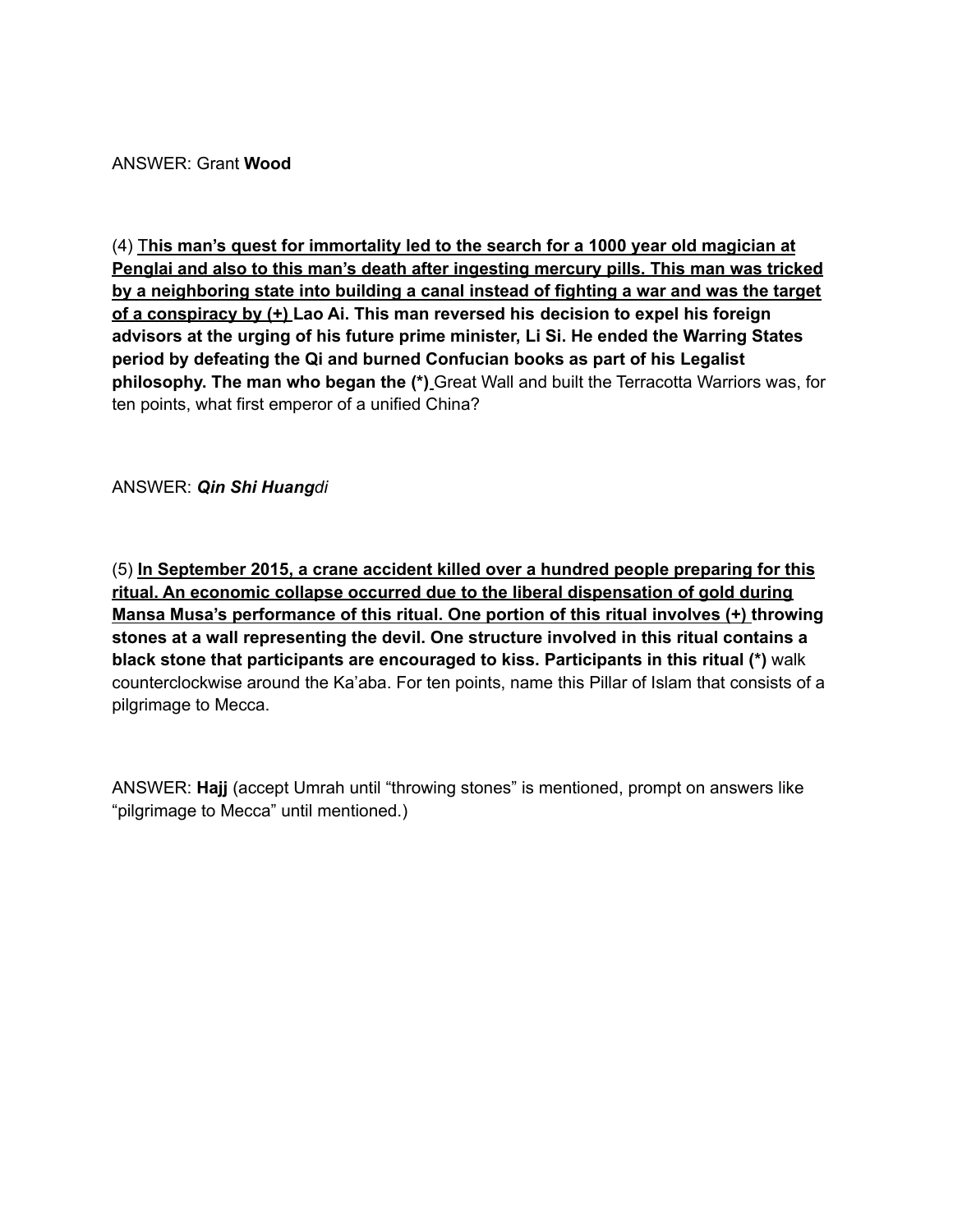(6) **Under this man, the purchase of officer ranks was abolished in the Cardwell Reforms. This man launched one of the first modern political campaigns in the (+) Midlothian Campaign but was less successful working with Charles Parnell in securing Irish home rule. This man's popularity declined after the death of Charlie Gordon in the Sudan, while this man's (\*)** conservative rival was preferred by Queen Victoria. For ten points, name this Liberal prime minister of the United Kingdom.

ANSWER: William Ewart **Gladstone**

(7) **In one novel by this author, General Montcalm asks Colonel Munro to withdraw his contingent of British soldiers from the French and Indian War. This author's Revolutionary War romance, (+) The Spy, became the first notable American work of historical fiction. Chingachgook and Uncas, the title character of this man's best known work, (\*)** escort Alice and Cora to Fort William Henry in another of his novels. For ten points, name this American author of the Leatherstocking Tales including The Last of the Mohicans.

ANSWER: James Fenimore **Cooper**

(8) **A house belonging to a freed black man named Abraham Brian was occupied by one side during this battle. Lewis Armistead died from wounds obtained while leading troops to an area known as the "High-water Mark of" one side during this battle, which was the farthest point up (+**) **Cemetery Ridge that the attackers reached. James Longstreet vehemently opposed an event at this battle which resulted in a casualty rate of over 50% for the (\*)** Confederacy. Pickett's Charge occurred during, for ten points, what 1863 Civil War battle fought around a Pennsylvania town.

ANSWER: Battle of **Gettysburg**

Extra Question

Only read if you need a backup or tiebreaker!